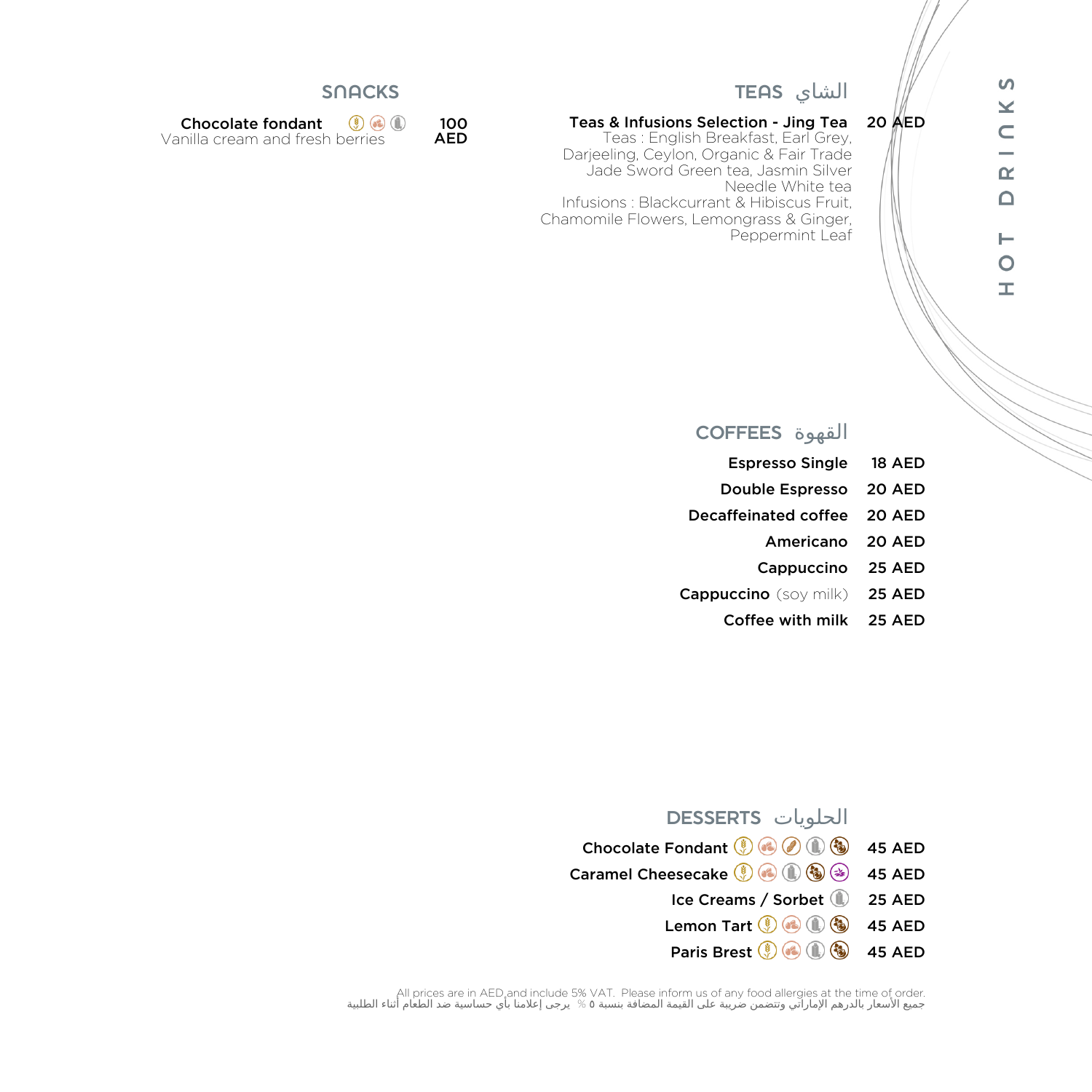

#### **APERITIFS**

مشروبات فاتحة للشهية

- Ricard 4cl 40 AED
- Campari 6cl 40 AED Martini Rosso, Bianco, Rosato Dry 6cl 40 AED
	- Martini Ambrato 6cl 40 AED
	- Martini Rubino 6cl 40 AED
	- Noilly Prat Dry 6cl 40 AED

## بورتو / شيري SHERRY / PORTO

| <b>Porto Cruz White 6dl</b>       | <b>45 AED</b> |
|-----------------------------------|---------------|
| <b>Porto Grahm's 10 Years 6dl</b> | 60 AED        |
| <b>Tio Pepe 6cl</b>               | <b>45 AED</b> |

# CHAMPAGNE & PROSECCO

| شامبانيا وبروسيكو  |                  |     |
|--------------------|------------------|-----|
| مشروبات الخام BRUT | 13 <sub>cl</sub> | 75c |
|                    |                  |     |

#### البيرة BEERS

| Heineken 33cl              | 40 AED |
|----------------------------|--------|
| Kronenbourg 1664 33cl      | 40 AED |
| Corona Extra 35.5cl        | 40 AED |
| Hoegaarden Blanche 33cl    | 40 AED |
| Leffe blonde 33cl          | 40 AED |
| Peroni Nastro Azzurro 33dl | 40 AED |

| $ROSE$ $0.91$           | 13 <sub>cl</sub>   | 75cl |
|-------------------------|--------------------|------|
| ndon Brut Imnérial Rosé | 240 AFD - 1200 AFD |      |

Moët & Chandon Brut Impérial Rosé 240 AED 1 200 AED lai nuuu<br>France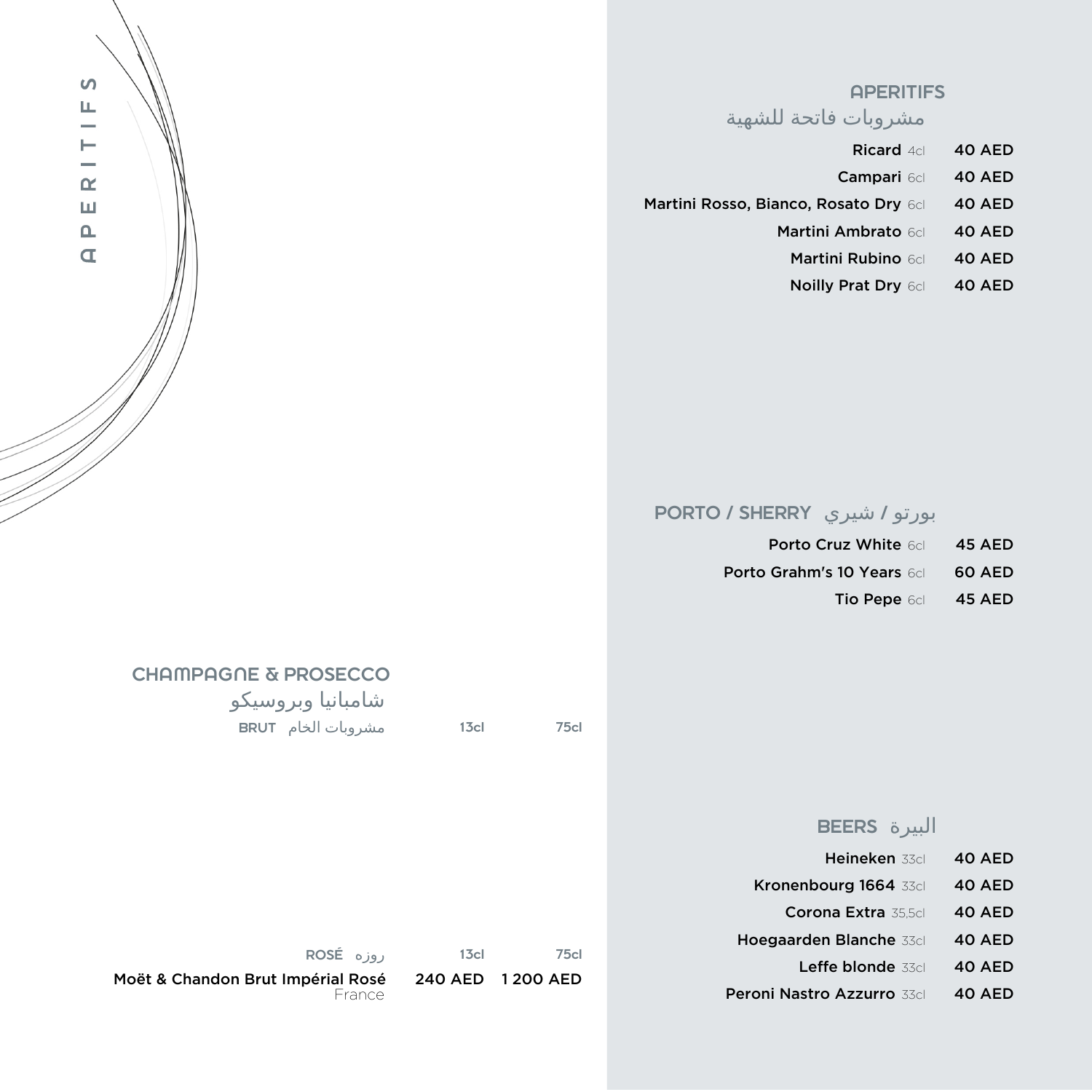

#### SHORT DRINKS قصيرة مشروبات

| <b>Daïquiri</b> Ron Bacardi Carta Blanca, lime juice, brown sugar syrup 45 AED            |  |
|-------------------------------------------------------------------------------------------|--|
| <b>Margarita</b> Tequila Jose Cuervo, Triple sec, Agave syrup, lemon juice 55 AED         |  |
| <b>Cosmopolitan</b> Vodka Russian Standard, Cointreau, lime juice, cranberry juice 45 AED |  |
| <b>Manhattan</b> Woodford Reserve Bourbon, Angostura Bitters, Vermouth <b>65 AED</b>      |  |
| <b>Amaretto Sour</b> Amaretto liquor, lemon juice, orgeat syrup 45 AED                    |  |
| <b>Caipirinha</b> Cachaca Leblon, lime, brown sugar 45 AED                                |  |
|                                                                                           |  |

Monk Sour Benedictine liquor, Orange bitter, lemon juice, honey, nutmeg, egg white 65 AED

Negroni Martini bitter, Martini rosso, Bombay Sapphire Gin 65 AED

All prices are in AED and include 5% VAT. Please inform us of any food allergies at the time of order. جميع الأسعار بالدرهم الإماراتي وتتضمن ضريبة علي القيمة المضافة بنسبة ٥ % يرجي إعلامنا بأي حساسية ضد الطعام أثناء الطلبية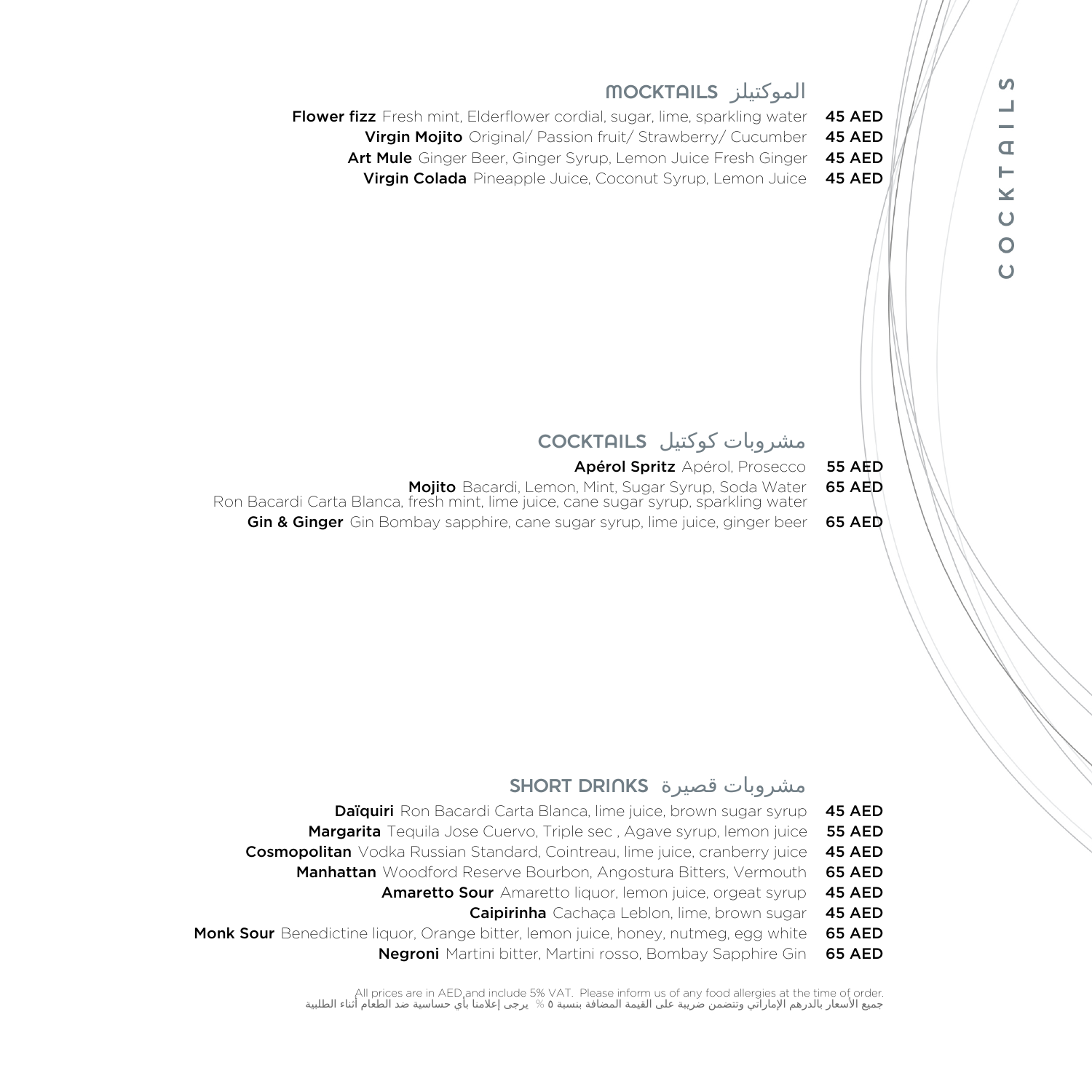

| جين GIN                                       |               |
|-----------------------------------------------|---------------|
| <b>Bombay Sapphire 3dl</b><br>England         | <b>35 AED</b> |
| Bombay Sapphire Star of Bombay 3dl<br>England | <b>45 AED</b> |
| <b>Botanist 3dl</b><br>Écosse                 | <b>65 AED</b> |
| Hendrick's 3dl<br>Ecosse                      | 50 AED        |
| Tanqueray Ten 3cl<br>England                  | 45 AED        |
| فودكا VODKA                                   |               |
| Beluga Noble 3cl<br>Russia                    | <b>65 AED</b> |
| <b>Belvedere 3cl</b><br>Poland                | <b>55 AED</b> |
| Grey Goose 3cl                                | <b>50 AED</b> |

| <b>Beluga Noble 3cl</b><br>Russia     | 65 AED        |
|---------------------------------------|---------------|
| <b>Belvedere</b> 3dl<br>Poland        | <b>55 AED</b> |
| Grey Goose 3cl<br>Erance              | <b>50 AED</b> |
| <b>Ketel One</b> 3dl<br>Netherlands   | <b>50 AED</b> |
| <b>Russian Standard 3dl</b><br>Russia | <b>30 AED</b> |
| Stolichnaya Elit 3dl<br>Russia        | <b>55 AED</b> |

## روم RUM

| Angostura "1919" 8 years Brun 3dl<br>Trinidad         | <b>65 AED</b> |
|-------------------------------------------------------|---------------|
| Bacardi Carta Blanca 3dl<br>Porto Rico                | <b>30 AED</b> |
| <b>Bacardi Cuatro 3dl</b><br>Porto Rico               | <b>35 AED</b> |
| Bacardi 10 years 3cl<br>Porto Rico                    | <b>55 AED</b> |
| <b>Diplomatico Reserva Exclusiva</b> 3cl<br>Vénézuela | <b>55 AED</b> |
| Havana Club 3 years Brun 3cl<br>Cuba                  | <b>30 AED</b> |
| Havana Club 7 years Brun 3dl<br>Cuba                  | <b>55 AED</b> |
| <b>Appleton 20 years 3cl</b>                          | <b>55 AED</b> |

Jamaïque

### كاشاسا CACHAÇA

Sagatiba 3cl 30 AED

### تيكيلا TEQUILA

- Don Julio Reposado 3cl 80 AED
	- Patròn Anejo 3cl 75 AED
	- Patròn Silver 3cl 60 AED
	- Jose Cuervo 3cl 35 AED

بيسكو PISCO

- Casa Lapostolle 3cl 35 AED Chile
- 

### BLENDED SCOTCH WHISKIES ويسكي اسكتلندي (سكوتش) مخلوط

- Chivas Regal 12 years 3dl 55 AED
	- Dewar's 12 years 3d 40 AED
	- Dewar's 18 years 3d 50 AED
		- J&B 3cl 30 AED
- Johnnie Walker Red Label 3cl 30 AED
- Johnnie Walker Black Label 3dl 40 AED
- Johnnie Walker Gold Label 3d 70 AED
	- William Lawson's 3cl 30 AED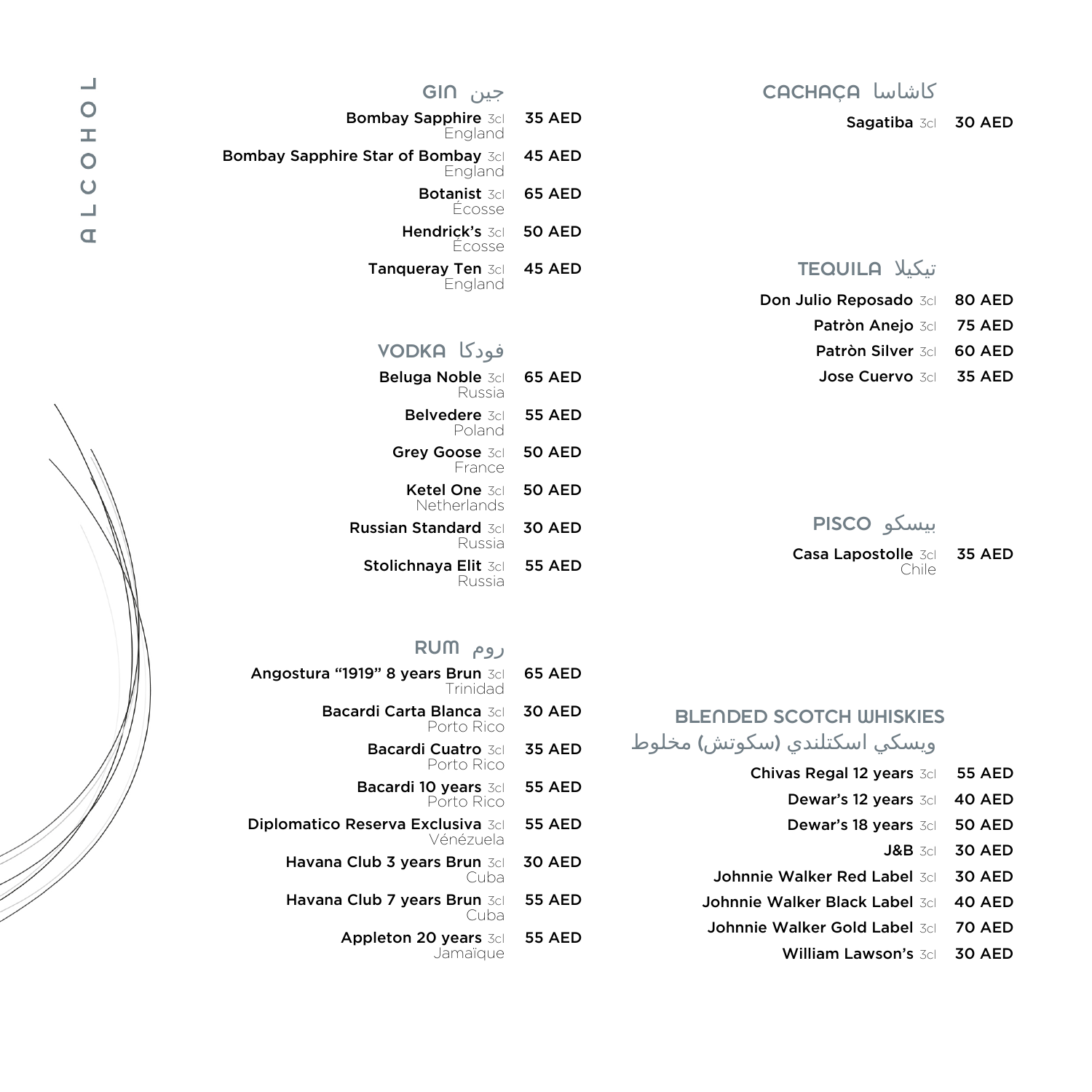كونياك COGNAC Rémy Martin V.S.O.P  $3d$  75 AED Hennessy VS 3cl 55 AED

#### SINGLE MALT SCOTCH WHISKIES ويسكي اسكتلندي (سكوتش) ذات الشعير الخالص

| Aberfeldy 12 years 3cl      | <b>70 AED</b> |
|-----------------------------|---------------|
| 12 year-old Glenfiddich 3cl | <b>55 AED</b> |
| Glenfiddich 15 years 3cl    | <b>70 AED</b> |
| Glenmorangie 10 years 3cl   | <b>55 AED</b> |
| Knockando 12 years 3cl      | <b>95 AED</b> |
| 12 year-old Macallan 3cl    | 65 AED        |
| Talisker 10 years old 3cl   | 65 AED        |
|                             |               |

## كالفادوس CALVADOS

Château du Breuil 3cl 55 AED

### إيرلندا IRELAND

| Bushmill's Irish Whiskey 3cl 45 AED<br>Ireland |  |
|------------------------------------------------|--|
| Tullamore Dew Whiskey 3dl 40 AED<br>Ireland    |  |

**BRANDIES** شراب ماء الحياة (الماحيا)

### باقي دول العالم REST OF WORLD

| <b>Canadian Club</b> 3dl<br>Canada    | 40 AED        |
|---------------------------------------|---------------|
| <b>Crown Royal 3cl</b><br>Canada      | 40 AED        |
| <b>Bulleit Bourbon 3cl</b><br>I J S A | 40 AED        |
| <b>Bulleit Rye 3cl</b><br>I J S A     | <b>50 AED</b> |
| Jack Daniel's 3dl<br>I J S A          | <b>45 AED</b> |
| Maker's Mark 3dl<br>いくム               | 50 AED        |

## المشروبات الروحية LIQUEURS

| Amaretto "Disaronno" 3dl | 40 AED |  |
|--------------------------|--------|--|
|                          |        |  |

- Bailey's 3cl 30 AED
- Chartreuse VEP 3cl 40 AED
- Fernet Branca 3cl 35 AED
- Jagermeister 3cl 40 AED
- Limoncello, Bottega 3cl 35 AED
- Saint-Germain liqueur 3cl 45 AED
	- Patròn XO Café 3cl 50 AED

 $\Box$  $\circ$  $\pm$  $\circ$  $\bigcup$  $\Box$  $\overline{a}$